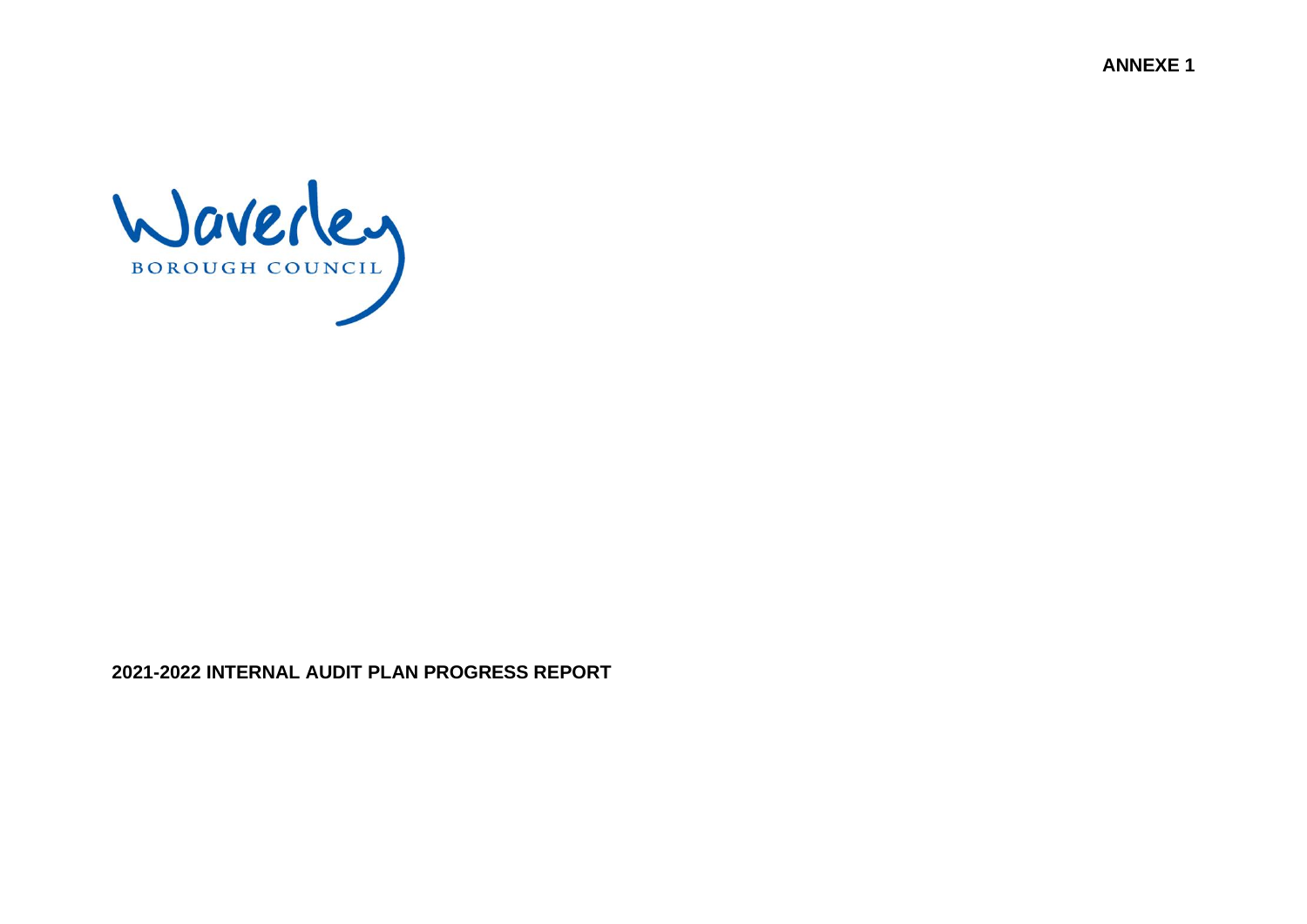**Contents:**

| 1. | <b>Role of Internal Audit</b>                                    | 3  |
|----|------------------------------------------------------------------|----|
| 2. | <b>Purpose of report</b>                                         | 4  |
| 3. | <b>Performance Dashboard</b>                                     | 5  |
| 4. | <b>Analysis of 'Completed' audit reviews</b>                     |    |
| 5. | <b>Executive Summaries 'limited' and 'No' assurance opinions</b> | 9  |
| 6. | <b>Planning and resourcing</b>                                   | 14 |
| 7. | <b>Rolling work programme</b>                                    | 14 |
| 8. | <b>Adjustments to the Plan</b>                                   | 19 |
| 9. | <b>Budget Expenditure to date</b>                                | 19 |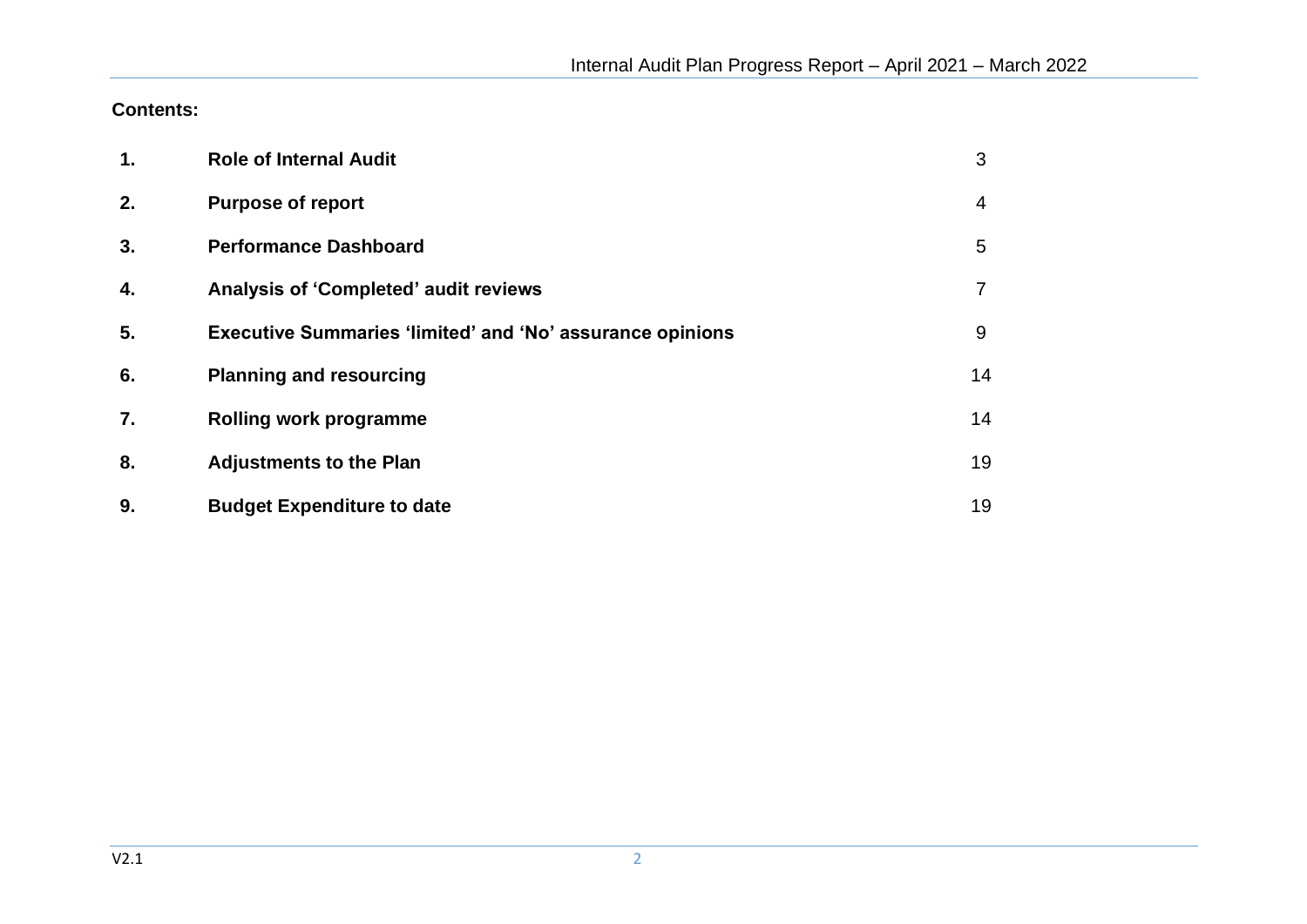## **1. Role of Internal Audit**

The requirement for an internal audit function in local government is detailed within the Accounts and Audit (England) Regulations 2015, which states that a relevant body must:

*'Undertake an effective internal audit to evaluate the effectiveness of its risk management, control and governance processes, taking into account public sector internal auditing standards or guidance.'* 

The standards for 'proper practices' are laid down in the Public Sector Internal Audit Standards [the Standards – updated 2017].

The role of internal audit is best summarised through its definition within the Standards, as an:

*'Independent, objective assurance and consulting activity designed to add value and improve an organisations' operations. It helps an organisation accomplish its objectives by bringing a systematic, disciplined approach to evaluate and improve the effectiveness of risk management, control and governance processes'***.** 

The Council is responsible for establishing and maintaining appropriate risk management processes, control systems, accounting records and governance arrangements. Internal audit plays a vital role in advising the Council that these arrangements are in place and operating effectively.

The Council's response to internal audit activity should lead to the strengthening of the control environment and, therefore, contribute to the achievement of the organisations' objectives.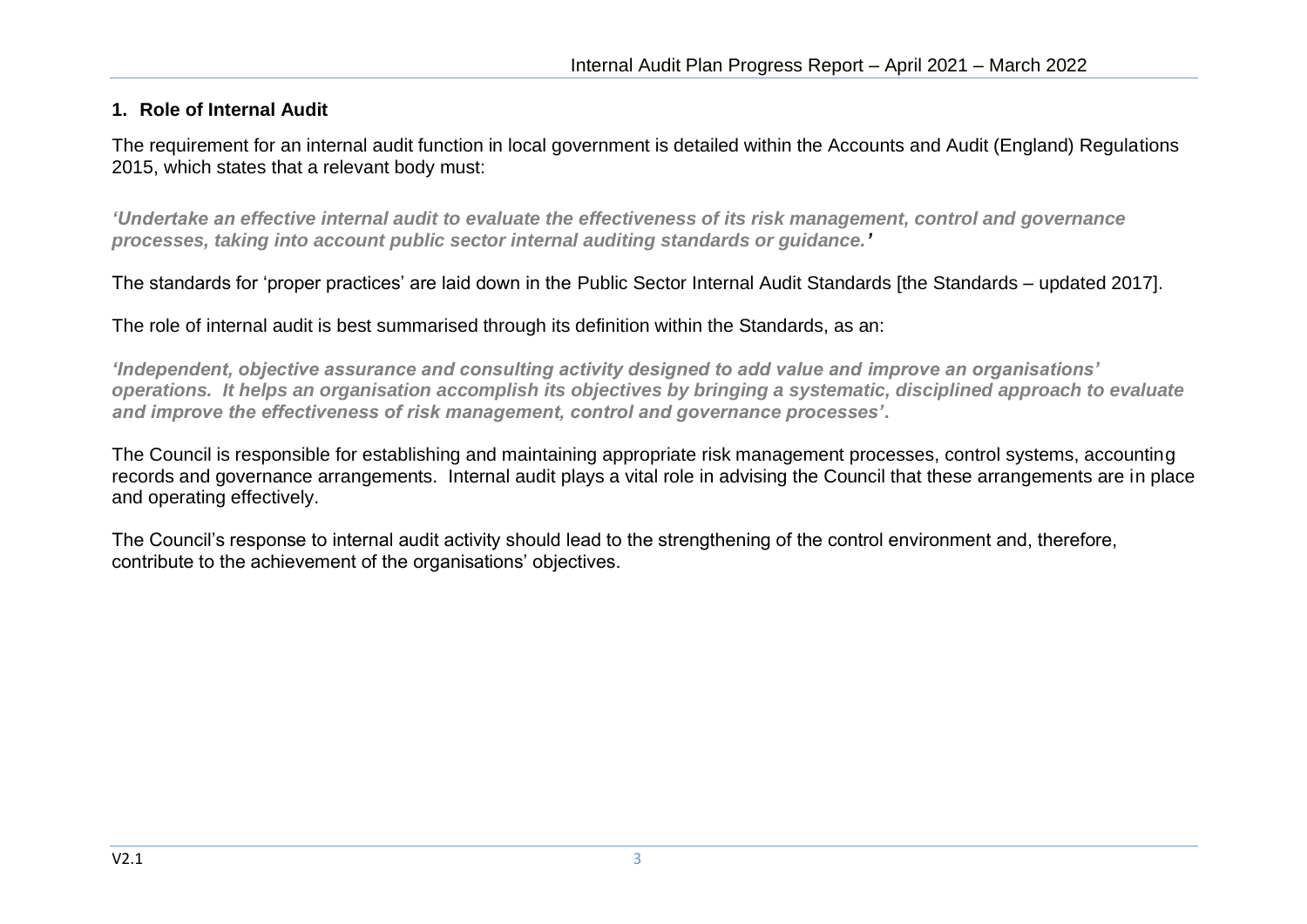# **2. Purpose of report**

In accordance with proper internal audit practices (Public Sector Internal Audit Standards), and the Internal Audit Charter the Chief Audit Executive is required to provide a written status report to 'Senior Management' and 'the Board', summarising:

- The status of 'live' internal audit reports;
- an update on progress against the annual audit plan;
- a summary of internal audit performance, planning and resourcing issues; and
- a summary of significant issues that impact on the Internal Audit Manager's annual opinion.

Internal audit reviews culminate in an opinion on the assurance that can be placed on the effectiveness of the framework of risk management, control and governance designed to support the achievement of management objectives of the service area under review. The contractor has adopted the new CIPFA recommended standard terminology and definitions to be used in internal audit engagements across the whole Public sector and for a standard set of opinions and supporting definitions for internal audit service provider to use. This has resulted in minor amendments to those previously used by Southern internal Audit Partnership and adopted by the internal inhouse provision in accordance with best practice.

### **The recommended CIPFA classifications**:-

- **Substantial** A sound system of governance, risk management and control exists, with internal controls operating effectively and being consistently applied to support the achievement of objectives in the area audited.
- **Reasonable** There is a generally sound system of governance, risk management and control in place. Some issues, noncompliance or scope for improvement were identified which may put at risk the achievement of objectives in the area audited
- **Limited** Significant gaps, weaknesses or non-compliance were identified. Improvement is required to the system of governance, risk management and control to effectively manage risks to the achievement of objectives in the area audited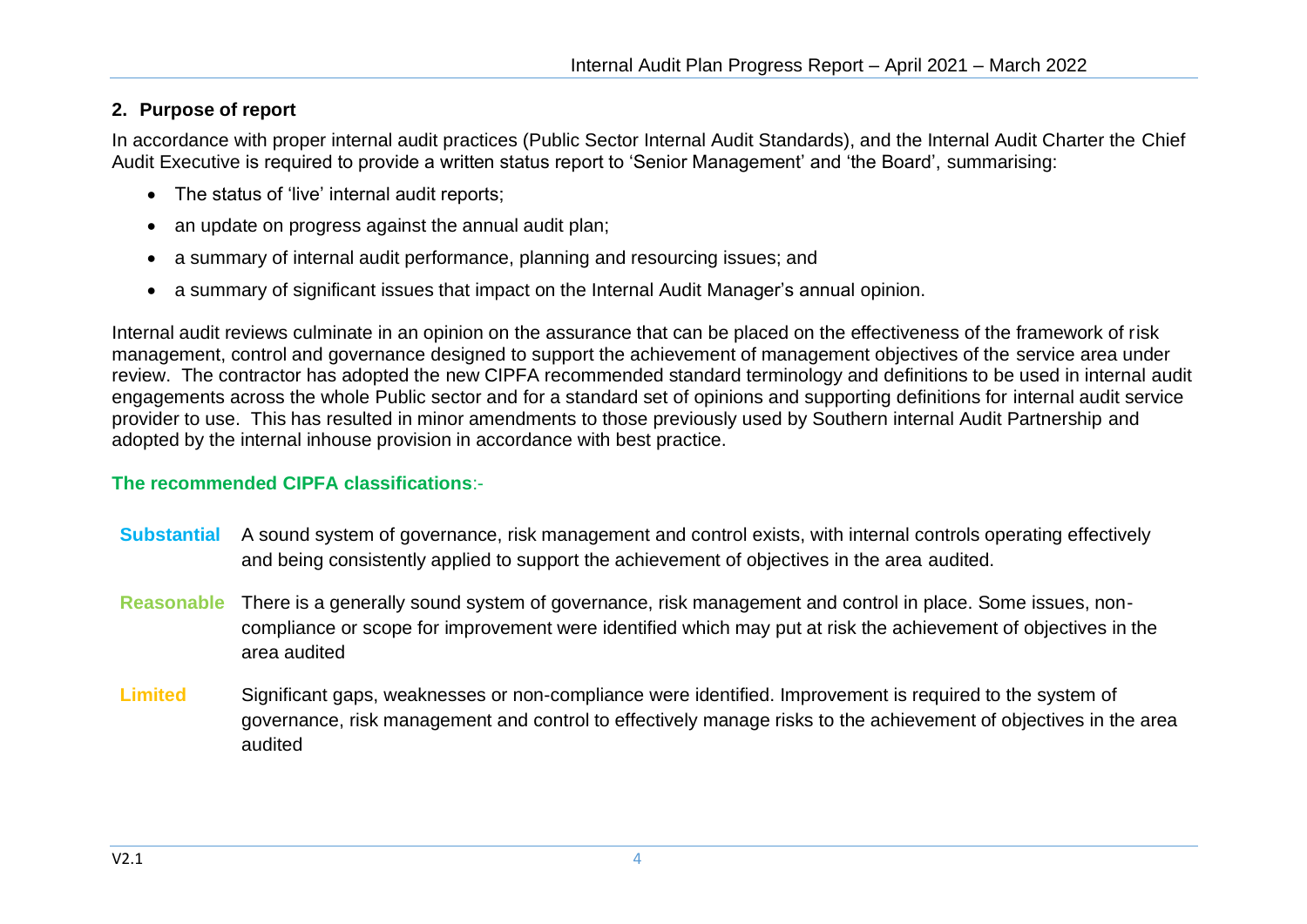**No** Immediate action is required to address fundamental gaps, weaknesses or non-compliance identified. The system of governance, risk management and control is inadequate to effectively manage risks to the achievement of objectives in the area audited.

## **3. Performance dashboard**



% Includes those reviews completed by the contractor in 2021-22 does not include deferred reviews.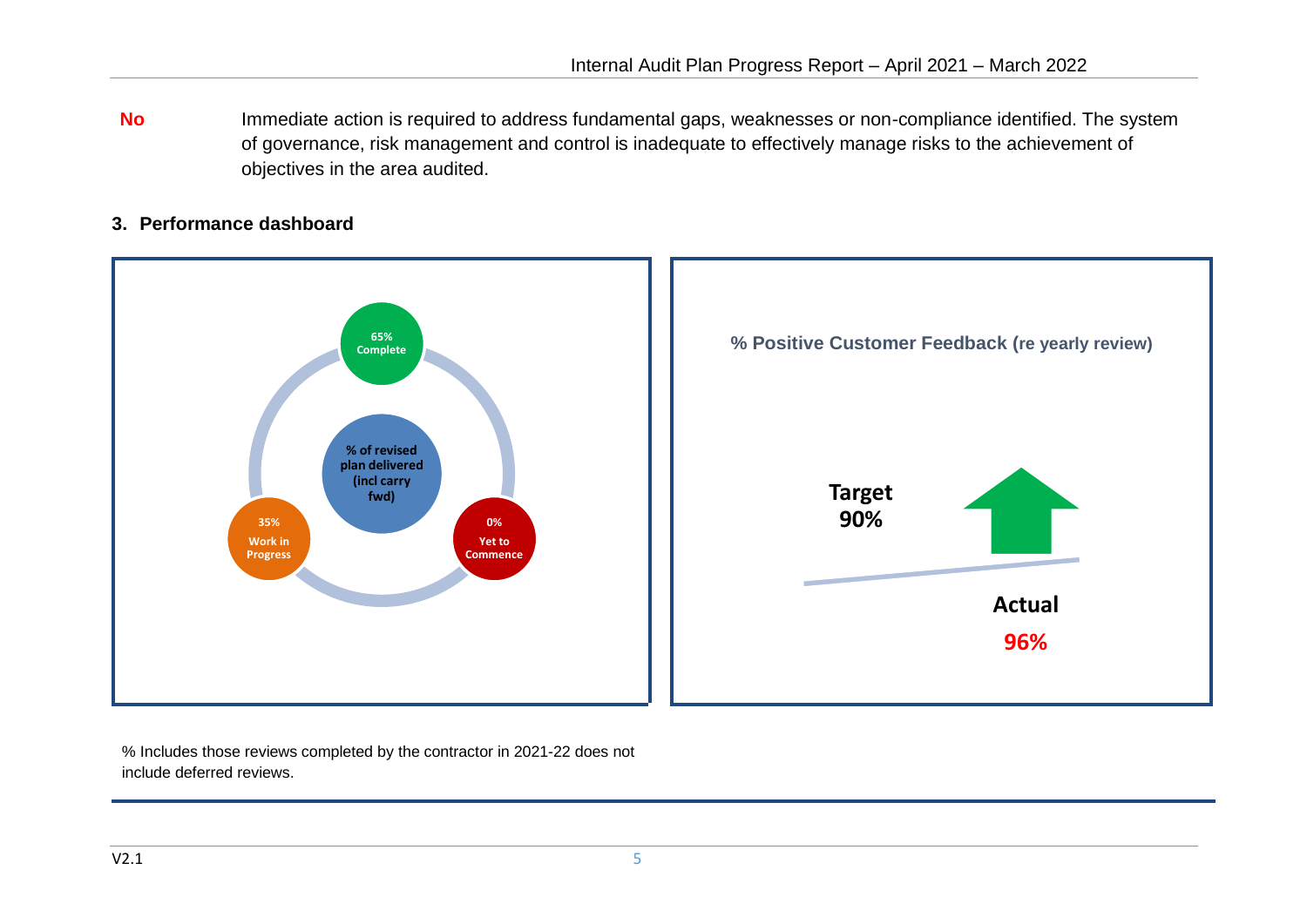| <b>Compliance with Public Sector Internal Audit Standards</b> |                                                                                                                                                                                                                                                                                                                                                                                                                                                                                                                                                                                                                                                                                                                                                                                                                       |  |  |  |  |  |  |  |
|---------------------------------------------------------------|-----------------------------------------------------------------------------------------------------------------------------------------------------------------------------------------------------------------------------------------------------------------------------------------------------------------------------------------------------------------------------------------------------------------------------------------------------------------------------------------------------------------------------------------------------------------------------------------------------------------------------------------------------------------------------------------------------------------------------------------------------------------------------------------------------------------------|--|--|--|--|--|--|--|
|                                                               | An External Quality Assessment of the Southern Internal Audit Partnership was undertaken<br>by the Institute of Internal Auditors (IIA) in September 2020. The report concluded:<br>'The mandatory elements of the IPPF include the Definition of Internal Auditing, Code of<br>Ethics, Core Principles and International Standards. There are 64 fundamental principles to<br>achieve with 118 points of recommended practice. We assess against the principles. It is our<br>view that the Southern Internal Audit Partnership conforms to all 64 of these principles.<br>We<br>have also reviewed SIAP conformance with the Public Sector Internal Audit Standards<br>(PSIAS) and Local Government Application Note (LGAN). We are pleased to report that SIAP<br>conform with all relevant, associated elements.' |  |  |  |  |  |  |  |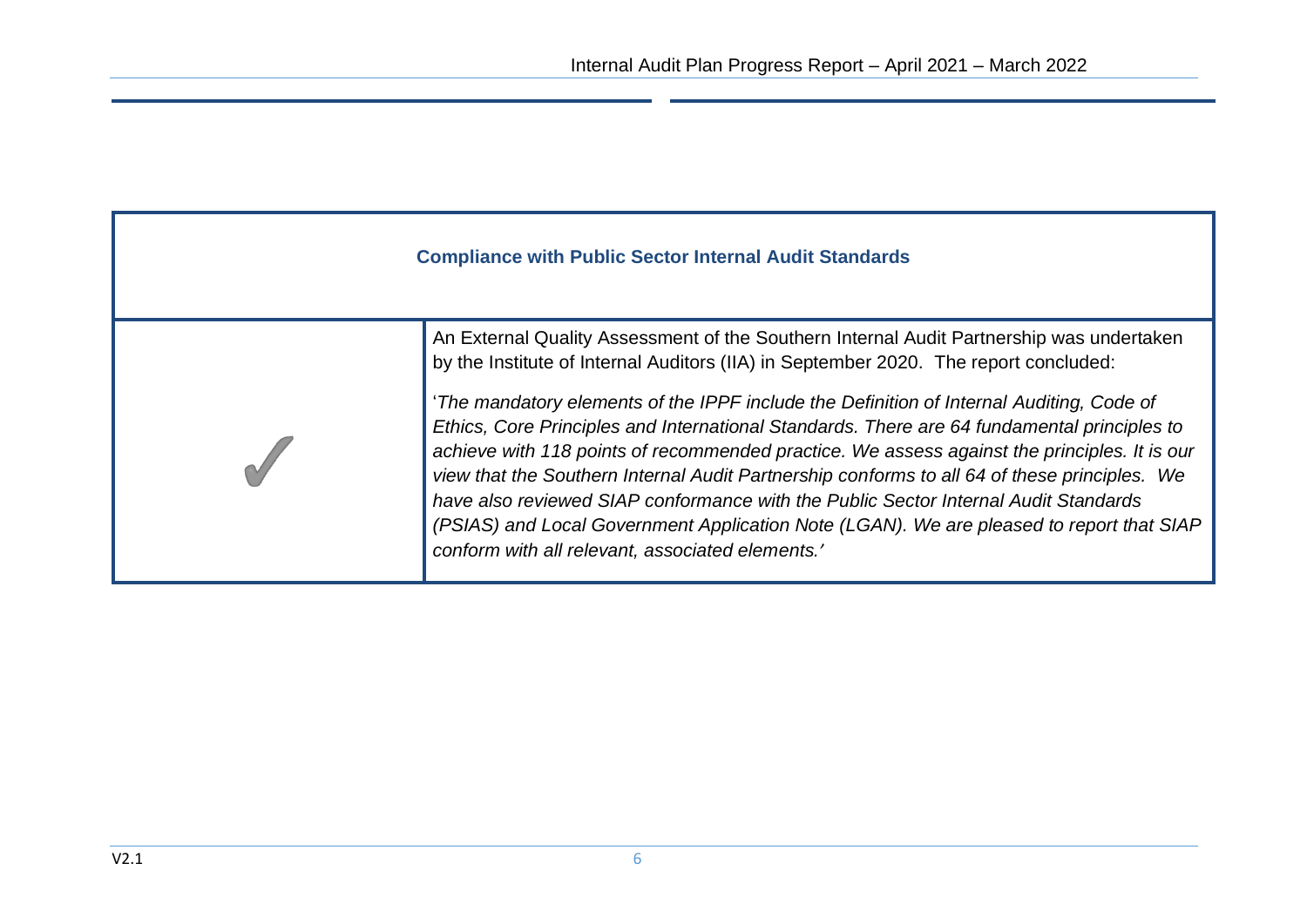# **4. Analysis of 'Completed' audit plan reviews**

| <b>Audit Review</b>                                                                                     | <b>Final</b><br><b>Report</b><br><b>Issued</b> | <b>Audit</b><br><b>Sponsor</b> | <b>Assurance</b><br><b>Opinion</b> |                                                  | <b>Management Actions</b>         |                                 |                 |                 |                                  |             |  |  |  |
|---------------------------------------------------------------------------------------------------------|------------------------------------------------|--------------------------------|------------------------------------|--------------------------------------------------|-----------------------------------|---------------------------------|-----------------|-----------------|----------------------------------|-------------|--|--|--|
|                                                                                                         | <b>Date</b>                                    |                                |                                    | <b>Total</b><br><b>Action</b><br><b>Reported</b> | <b>Not</b><br><b>Acce</b><br>pted | <b>Not</b><br>Yet<br><b>Due</b> | <b>Complete</b> |                 | <b>Overdue</b><br><b>Actions</b> |             |  |  |  |
|                                                                                                         |                                                |                                |                                    |                                                  |                                   |                                 |                 | <b>Priority</b> |                                  |             |  |  |  |
|                                                                                                         |                                                |                                |                                    |                                                  |                                   |                                 |                 | L               | M                                | н.          |  |  |  |
| <b>Post Payment Business Grant</b><br><b>Compliance</b>                                                 | 10/09/2021                                     | HOF&P                          | <b>Substantial</b>                 | $\mathbf 0$                                      |                                   |                                 |                 |                 |                                  |             |  |  |  |
| <b>IT Risk Assessment of our</b><br>current environment (remote<br>working and server capacity<br>etc.) | 14/10/2021                                     | SD (151)                       | <b>Advisory</b>                    | $\boldsymbol{0}$                                 |                                   |                                 |                 |                 |                                  |             |  |  |  |
| <b>Responsive Repairs</b>                                                                               | 08/10/2021                                     | <b>HOHO</b>                    | <b>Reasonable</b>                  | $6\phantom{1}$                                   |                                   |                                 | $6\phantom{1}$  |                 |                                  |             |  |  |  |
| <b>Treasury Management</b>                                                                              | 08/10/2021                                     | HOF&P                          | <b>Substantial</b>                 | $\overline{2}$                                   |                                   |                                 | $\overline{2}$  |                 |                                  |             |  |  |  |
| <b>Lone Working Policy</b>                                                                              | 27/10/2021                                     | <b>HOERS</b>                   | <b>Limited</b>                     | 13                                               |                                   | 1                               | 11              |                 |                                  | $\mathbf 1$ |  |  |  |
| <b>CHS Boiler Replacement</b>                                                                           | 16/11/2021                                     | <b>HOHO</b>                    | <b>Advisory</b>                    | $5\phantom{.0}$                                  |                                   | 5                               | $\mathbf{1}$    |                 |                                  |             |  |  |  |
| <b>Rent Recovery</b>                                                                                    | 28/01/2022                                     | <b>HOHO</b>                    | <b>Reasonable</b>                  | $\overline{\mathbf{4}}$                          |                                   | $\mathbf 1$                     | $\overline{3}$  |                 |                                  |             |  |  |  |
| <b>Gas Safety Certificates</b>                                                                          | 28/01/2022                                     | <b>HOHO</b>                    | <b>Substantial</b>                 | $\mathbf 0$                                      |                                   |                                 |                 |                 |                                  |             |  |  |  |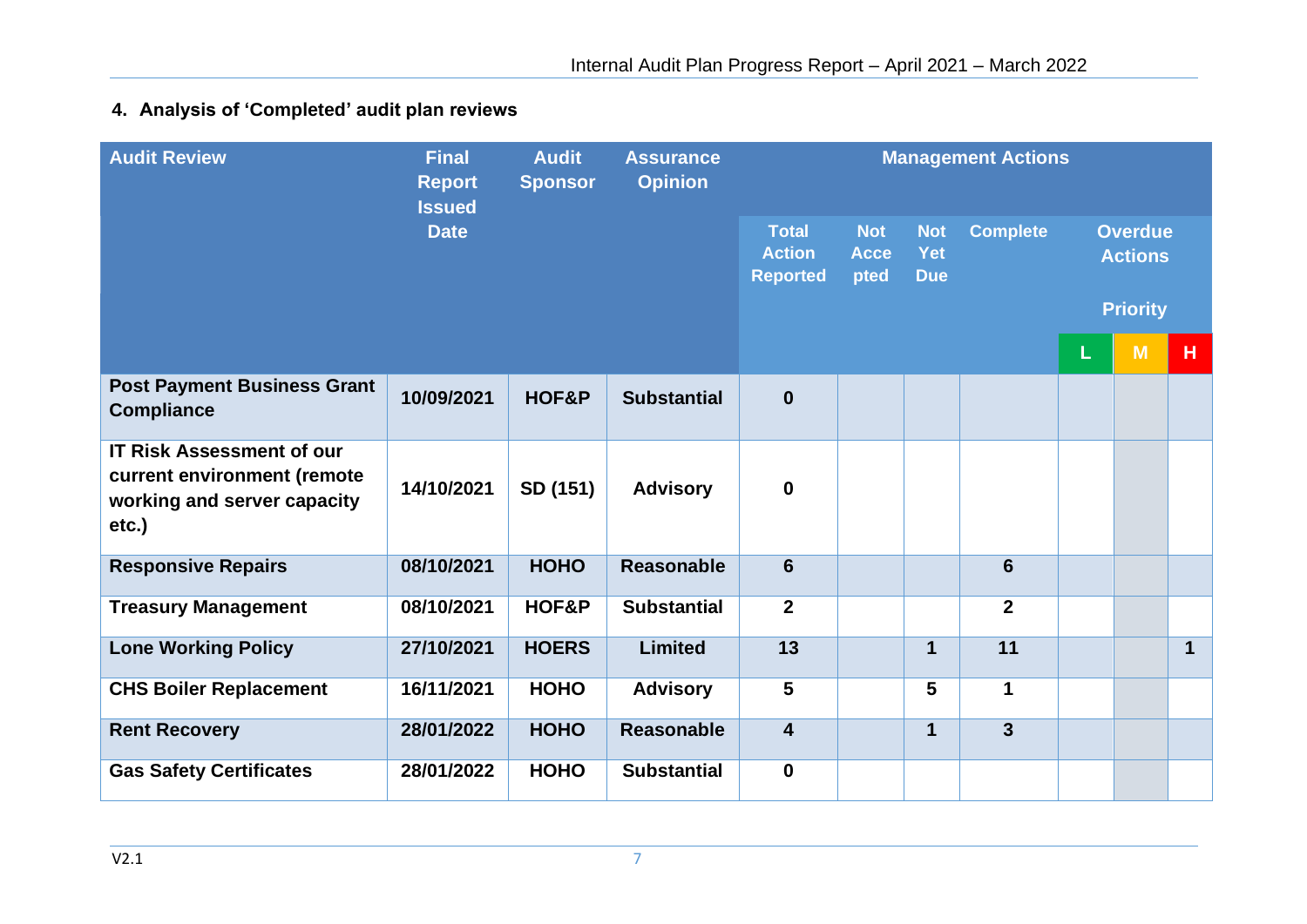| <b>Audit Review</b>                | <b>Final</b><br><b>Report</b><br><b>Issued</b> |              | <b>Audit</b><br><b>Assurance</b><br><b>Opinion</b><br><b>Sponsor</b> |                                                  | <b>Management Actions</b>         |                                 |                 |             |                                  |   |  |  |  |
|------------------------------------|------------------------------------------------|--------------|----------------------------------------------------------------------|--------------------------------------------------|-----------------------------------|---------------------------------|-----------------|-------------|----------------------------------|---|--|--|--|
|                                    | <b>Date</b>                                    |              |                                                                      | <b>Total</b><br><b>Action</b><br><b>Reported</b> | <b>Not</b><br><b>Acce</b><br>pted | <b>Not</b><br>Yet<br><b>Due</b> | <b>Complete</b> |             | <b>Overdue</b><br><b>Actions</b> |   |  |  |  |
|                                    |                                                |              |                                                                      |                                                  |                                   |                                 |                 |             | <b>Priority</b>                  |   |  |  |  |
|                                    |                                                |              |                                                                      |                                                  |                                   |                                 |                 | L           | M                                | H |  |  |  |
| <b>Waste Management (Bins)</b>     | 31/01/2022                                     | <b>HOERS</b> | <b>Limited</b>                                                       | $6\phantom{1}6$                                  |                                   | 5                               |                 | $\mathbf 1$ |                                  |   |  |  |  |
| Payroll re bank changes            | 16/02/2022                                     | HOP&G        | <b>Advisory</b>                                                      |                                                  |                                   |                                 |                 |             |                                  |   |  |  |  |
| <b>Climate Change Preparedness</b> | 03/03/2022                                     | <b>HOERS</b> | <b>Reasonable</b>                                                    | $\overline{\mathbf{4}}$                          |                                   | $\overline{2}$                  | $\overline{2}$  |             |                                  |   |  |  |  |
| <b>Debt Management</b>             | 08/03/2022                                     | HOF&P        | Reasonable                                                           | 8                                                |                                   | 8                               |                 |             |                                  |   |  |  |  |
|                                    |                                                |              |                                                                      |                                                  |                                   |                                 |                 |             |                                  |   |  |  |  |
|                                    |                                                |              |                                                                      |                                                  |                                   |                                 |                 |             |                                  |   |  |  |  |

| HOF&P              | <b>Head of Finance and Property - Peter Vickers</b>    | <b>HOBT</b>       | <b>Head of Business Transformation - David Allum</b>                       |
|--------------------|--------------------------------------------------------|-------------------|----------------------------------------------------------------------------|
| HOP&G              | <b>Head of Policy and Governance - Robin</b><br>Taylor | <b>HOHO</b>       | <b>Head of Housing Operations - Hugh Wagstaff</b>                          |
| HOCS&<br><b>SP</b> | <b>Head of Commercial Services - Kelvin Mills</b>      | <b>HOHD&amp;C</b> | <b>Head of Housing Delivery &amp; Communities - Andrew</b><br><b>Smith</b> |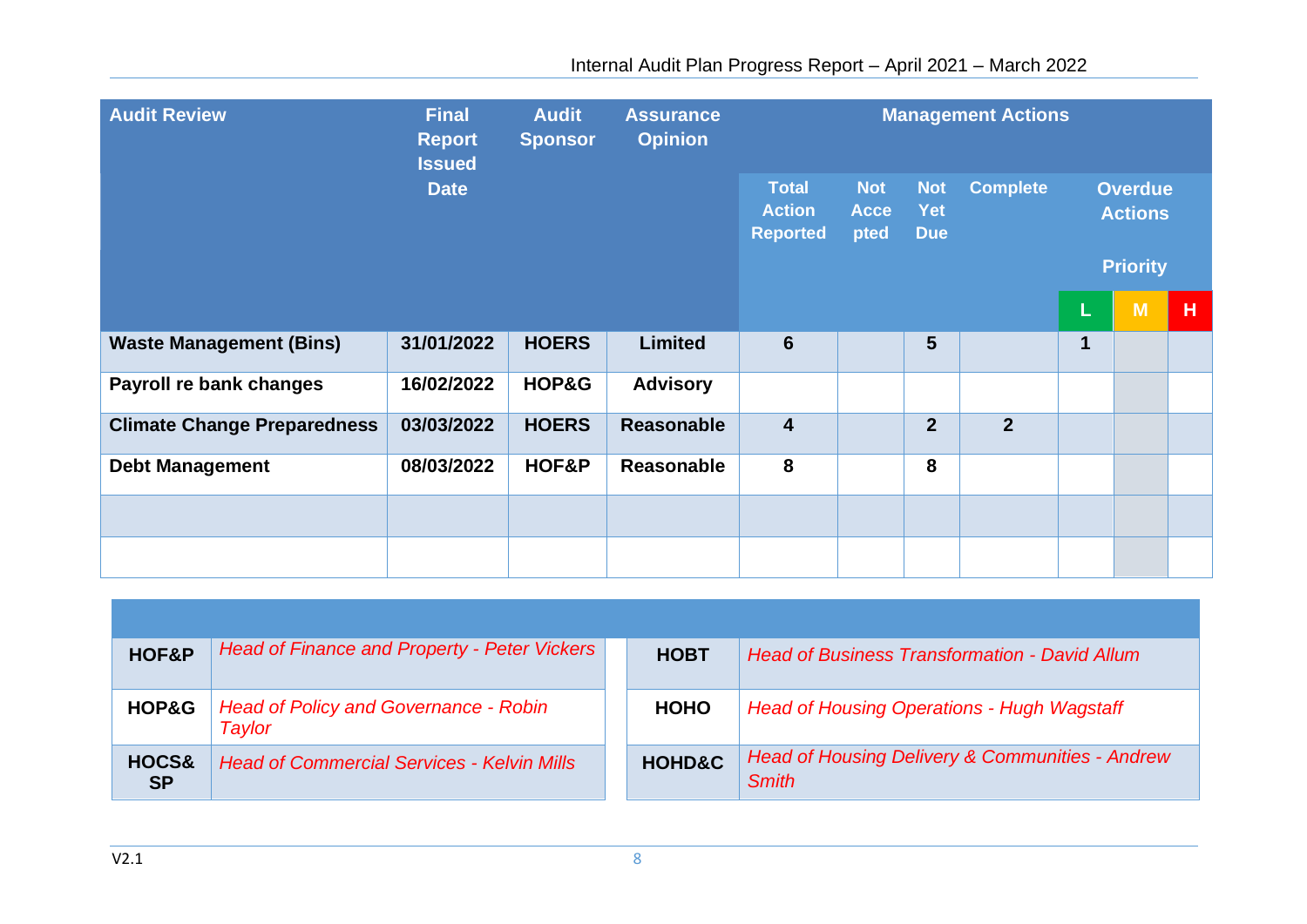| <b>HOERS</b> | <b>Head of Environmental and Regulatory</b><br><b>Services - Richard Homewood</b> | HOP&ED                  | Head of Planning and Economic Development - Zac<br>Ellwood |
|--------------|-----------------------------------------------------------------------------------|-------------------------|------------------------------------------------------------|
| <b>CEO</b>   | <b>Chief Executive - Tom Horwood</b>                                              | <b>SD</b><br>Director/s | Strategic Directors - Graeme Clark/Annie Righton           |

## **5. Executive Summaries 'Limited and 'No Assurance opinions**



include lone working incidents and agree actions to mitigate for and improve staff safety.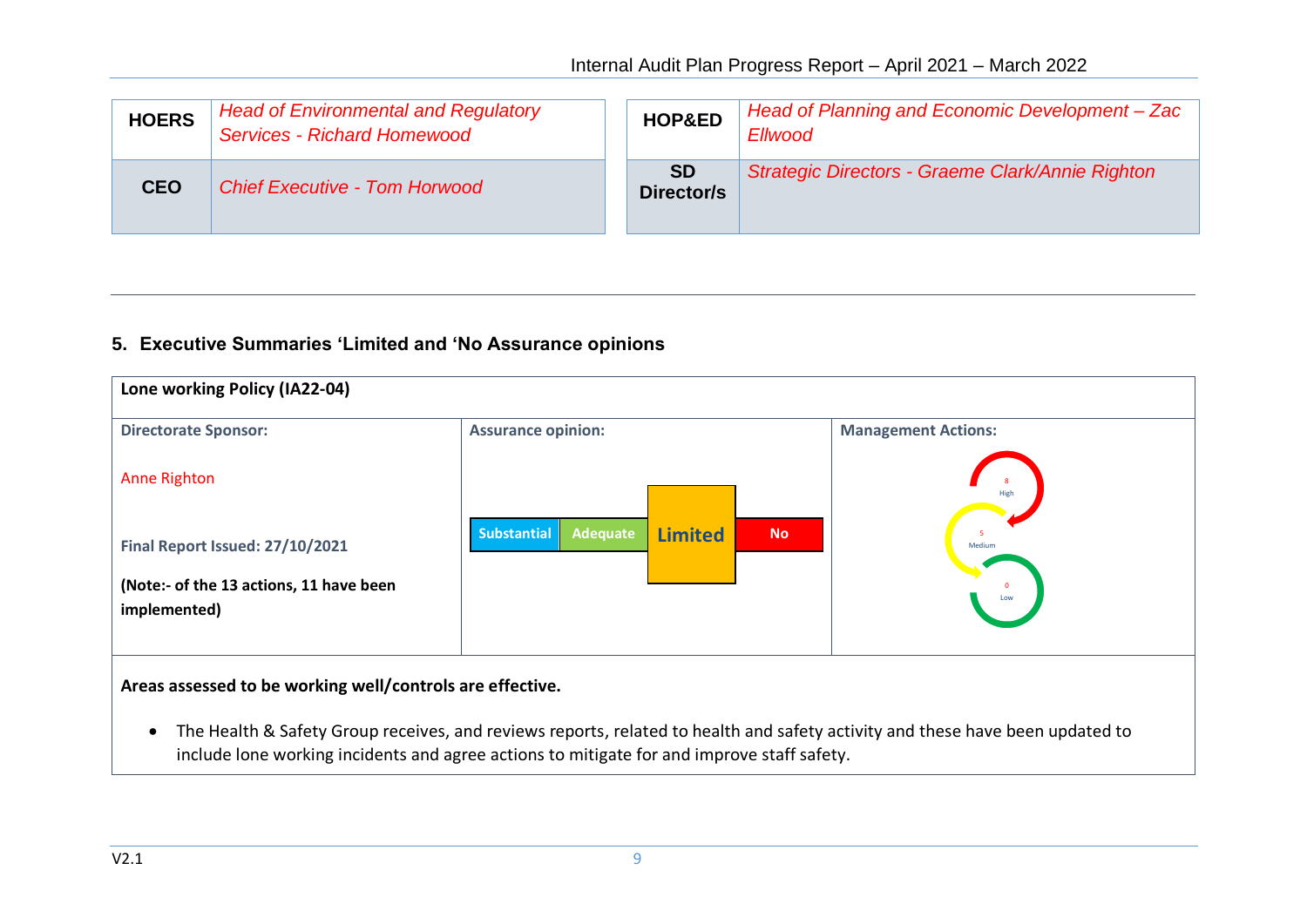### **Areas where the framework of governance, risk management and control could be improved.**

- The Risk Assessment form (RA2) is completed by individual officers who have lone working responsibilities each year as part of the performance management process and directs them to undertake mandatory lone working training. However, aside from basic induction training, specific training for staff on lone working is not available to staff either as a classroom, or on an e-learning basis.
- Staff induction includes a section on lone working highlighting the key messages for new staff. However, it does not refer staff to the current lone working policy and the expectations placed upon staff and their managers to ensure safe lone working practices. Additionally, training is currently not in place to fully support and promote lone working and the Staysafe app functionality within the lone working policy.
- Although a Lone Working Policy was reviewed and updated in March 2021 and published for staff stating the roles and responsibilities for managers and staff when planning for and undertaking lone working, we note that it is not consistent with messages regarding Lone Working Risk Assessment within the over-arching Health and Safety Policy. Further to this none of the managers within our sample of departments who contributed to this audit were able to provide us with evidence that risk assessments had been carried out.
- A Staff Safety Register is maintained, and records names and addresses of concern presenting risks to staff. It is updated via notification using the "Report It!" e-form. New notifications are reviewed by the Emergency Planning, Resilience and Safety Officer prior to addition to the Staff Safety Register. We were advised that residents are informed in writing when they are added to the SSR, however our testing of five entries in the register found no evidence of this.
- Although the register was reviewed in February 2021 there remains data recorded in the register, which was due for deletion after review, despite request for deletion made to IT colleagues. Information is therefore being held for longer than necessary and remains openly available to all Officers of the Council.
- Whilst a Staff Safety Register is in use; guidance for staff to maintain the register is not documented nor has responsibilities for data quality been appropriately assigned.
- Staff due to be working alone are required to update their Outlook diary with the time and period of their site visit, as well as details of their contact and the address of the venue. The policy also advises that alternative databases can be used to record details of contacts, but outlook should be used to record the day/time/duration of their visit. However, if too much data is recorded in the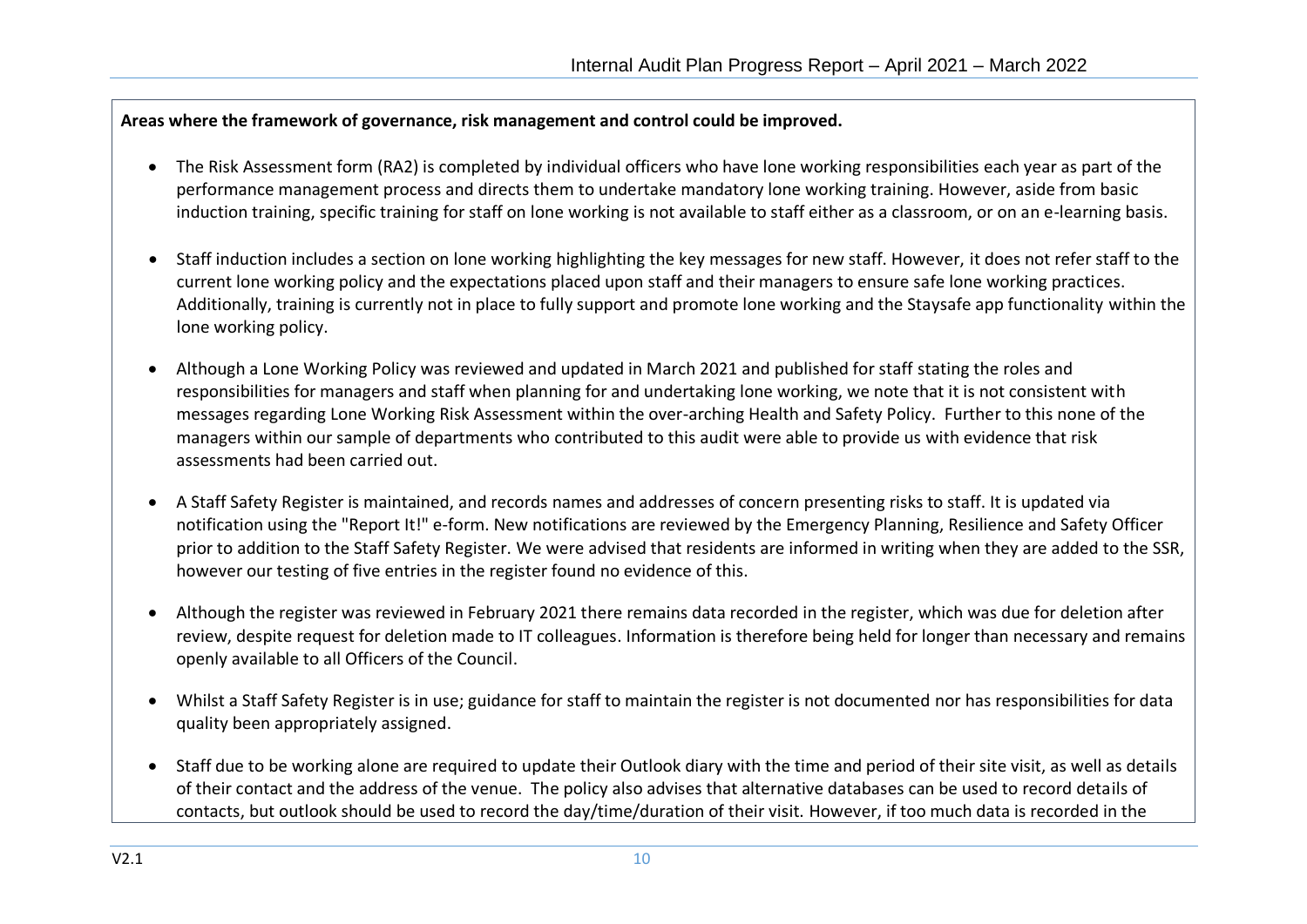diary entries there is a risk of non-compliance with GDPR. When we tested a sample of staff, we identified that Outlook diaries are not being consistently maintained as per the Lone Working Policy.

- The Council has purchased access to the "StaySafe" app, which staff can download to their work or personal mobile phone. The service includes access to a mayday / panic alarm wristband to be used for serious concerns during a lone working interaction. However, downloading of the app by staff and its use has seen low take up with around 50% of staff recorded as using the app. The Lone Working Policy allows for the use of appropriate alternatives. However, the alternative arrangements being used operationally that we identified as part of this audit were not driven by the completion of risk assessments and have not been subject to review to confirm the alternative arrangements adequately mitigate the risks identified.
- Reports are run from the StaySafe system and issued to managers on a monthly basis to enable them to review activity and usage, review possible areas of concern, and to support learning and improve risk assessments undertaken to reduce staff exposure to lone working risks. However, the low take-up of the StaySafe app weakens the reporting functionality and value.
- From our enquiries with a sample of managers we found an example where escalation contact details recorded within StaySafe were incorrect due to staff long term absence.

**Management Response / Update:**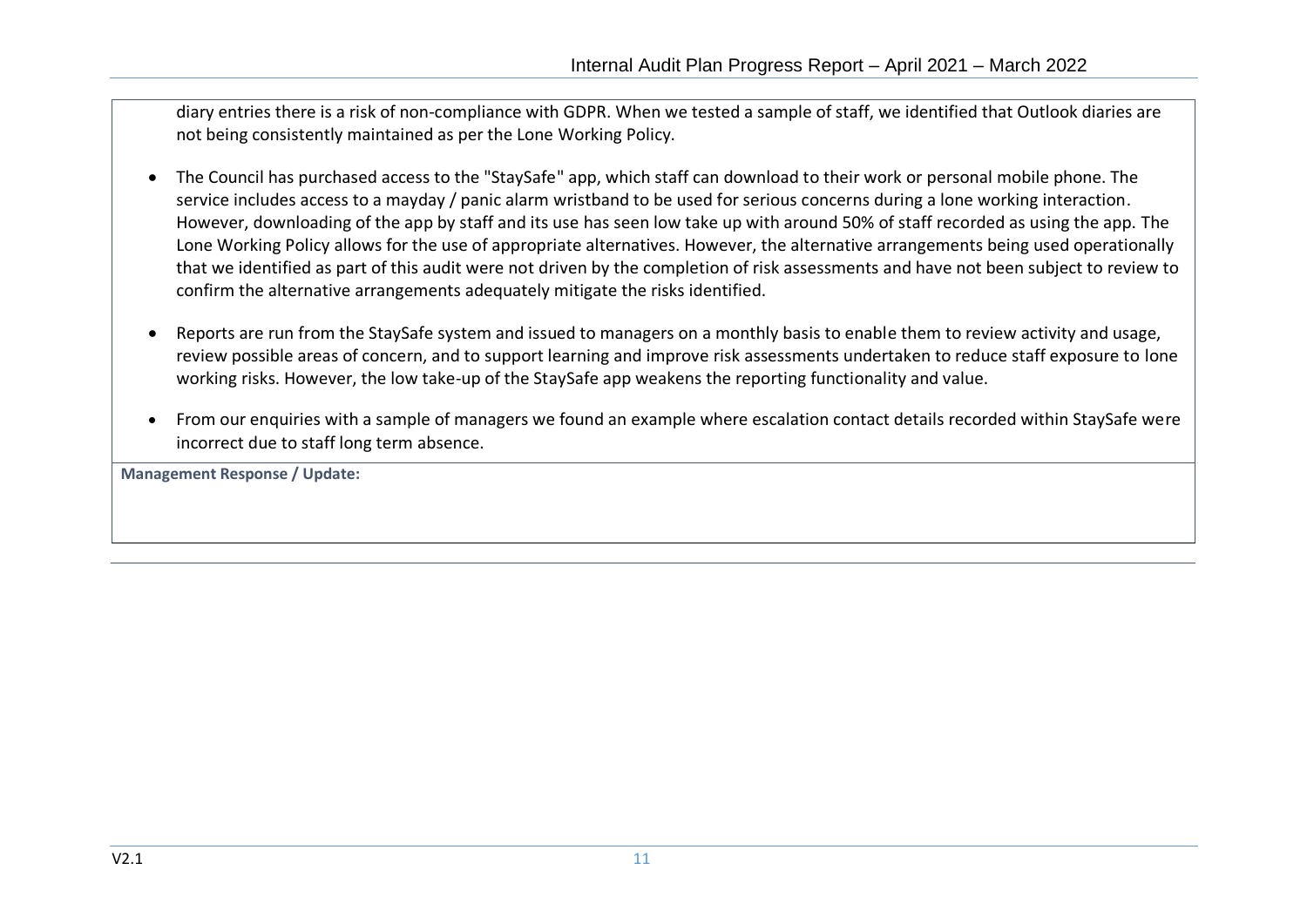

**Areas assessed to be working well/controls are effective.**

- A Bin Charging Policy is in place. This Policy clearly sets out a prescribed schedule of charges in respect of standard, composting and recycling bins including food caddies. The policy report was approved by the Executive on 30 March 2021 and Council on 20 April 2021.
- Bin charges are accessible and published on the Council's website and are in accordance with the charges stated in the policy. We confirmed that access to an on-line bin order / payment form is in place. Additionally, Customer Services Officers can respond to a request and take payment over the telephone.
- We verified with officers and figures provided that the current charging policy has put the funding of waste bin stock on a sound financial footing. Margins made on bins purchased and sold range from £10 to £21.50.
- We examined the system for recording bin orders and passing these on to the Contractor for delivery and found a clear audit trail and system in place for prompt delivery. Additionally, up to date records of orders to date are maintained to support-on-going trend analysis by officers.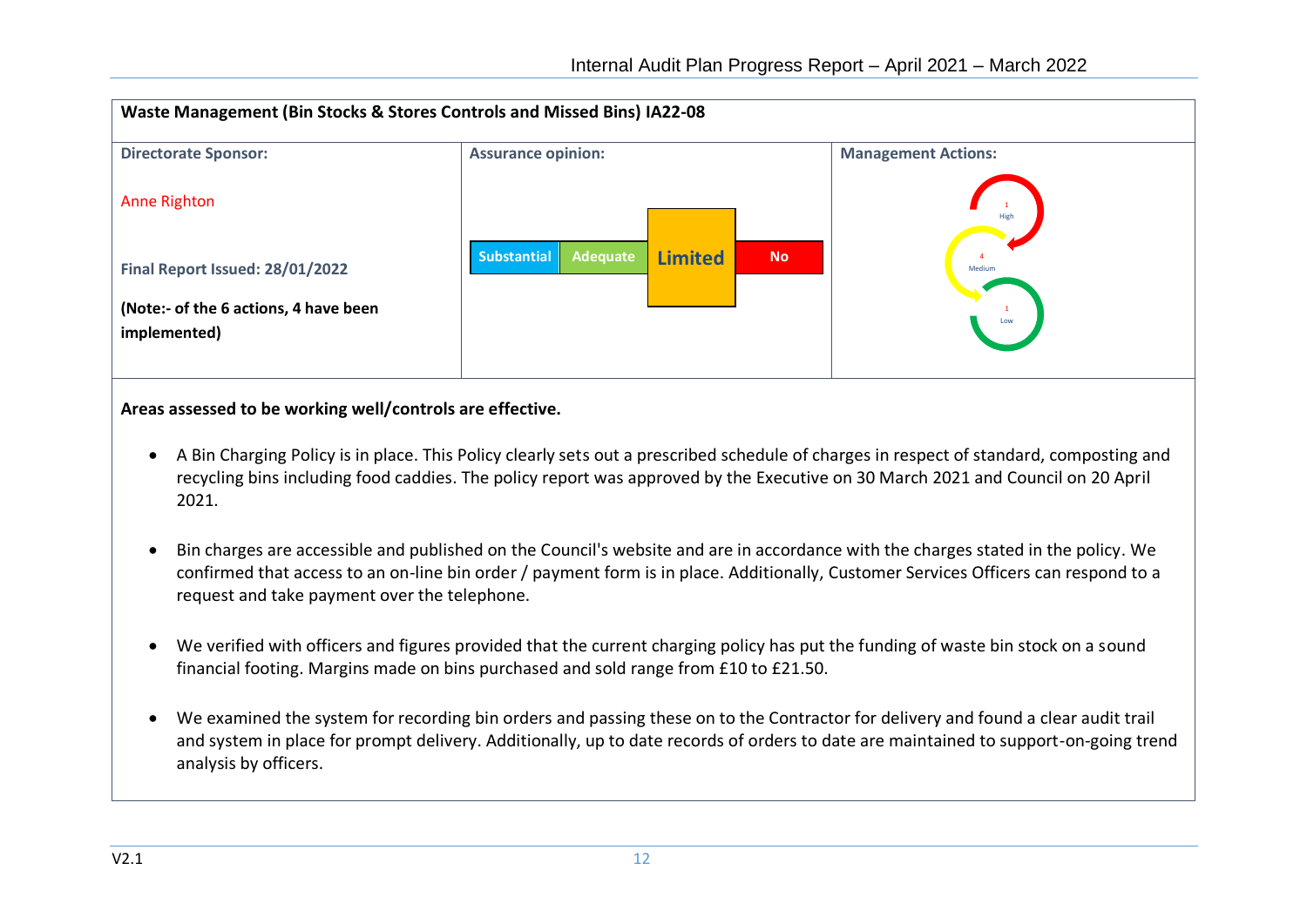• Due to prevailing economic pressure arising principally from the COVID-19 Pandemic the Contractor (Biffa) experienced a shortage of HGV drivers which significantly impacted their ability to meet contracted waste collection schedules. The Council and contractor have therefore been working in more of a partnership arrangement going forward to ensure the collection service can offer as good a service as it can. This has meant more collections at weekends and disruption to intended scheduling. As part of this working arrangement, contractor penalties have been suspended and missed bin invoices previously received by Waverley from the contractor have ceased.

#### **Areas where the framework of governance, risk management and control could be improved.**

- Schedule 2 (spec 1) of the Waste Contract clearly sets out the detailed responsibilities and controls in respect of bin stock management. In this respect the Contractor is responsible for the management and maintenance of Waverley stock at the Council's Depot and the authorised budget holder within the Council is responsible for the purchase of new stock. We obtained evidence that the Contractor provides Council client officers with a stock count each week to inform purchase decisions. However, they are simply based on a weekly count of stock each week. There are no contemporaneous transaction records held for each line of stock to record items of stock issued/received and balance remaining. This is a control weakness that limits assurances that stock shrinkage can be closely monitored.
- A reconciliation of stock issues and income received is not undertaken to ensure no undue stock shrinkage is occurring.
- A number of disputed invoices were received from the Contractor in 2020/21 in respect of missed bin extra collections required. These disputes arose due to differing interpretations (by the contractor and client) of the provisions for these circumstances set out in the contract. Going forward these provisions require review and possible variation to the contract to ensure clarity for both parties.
- We note that the resulting 'working together approach' appears to be working well with transparency on both sides to ensure service efficiency is maximised and disproportionate admin time spent in resolving smaller issues has ceased. (There have been no invoices received in 2021/22 from the contractor in respect of missed bin 'extra' collections). We have seen evidence of a routine client / contractor meeting where these arrangements are partially evidenced. On a forward looking note this relationship management approach will need close monitoring to ensure that benefits continue to be realised but with the caveat that a balanced 'challenge' from the client continues with a particular eye on overall performance. There would be merit in formalising this partnership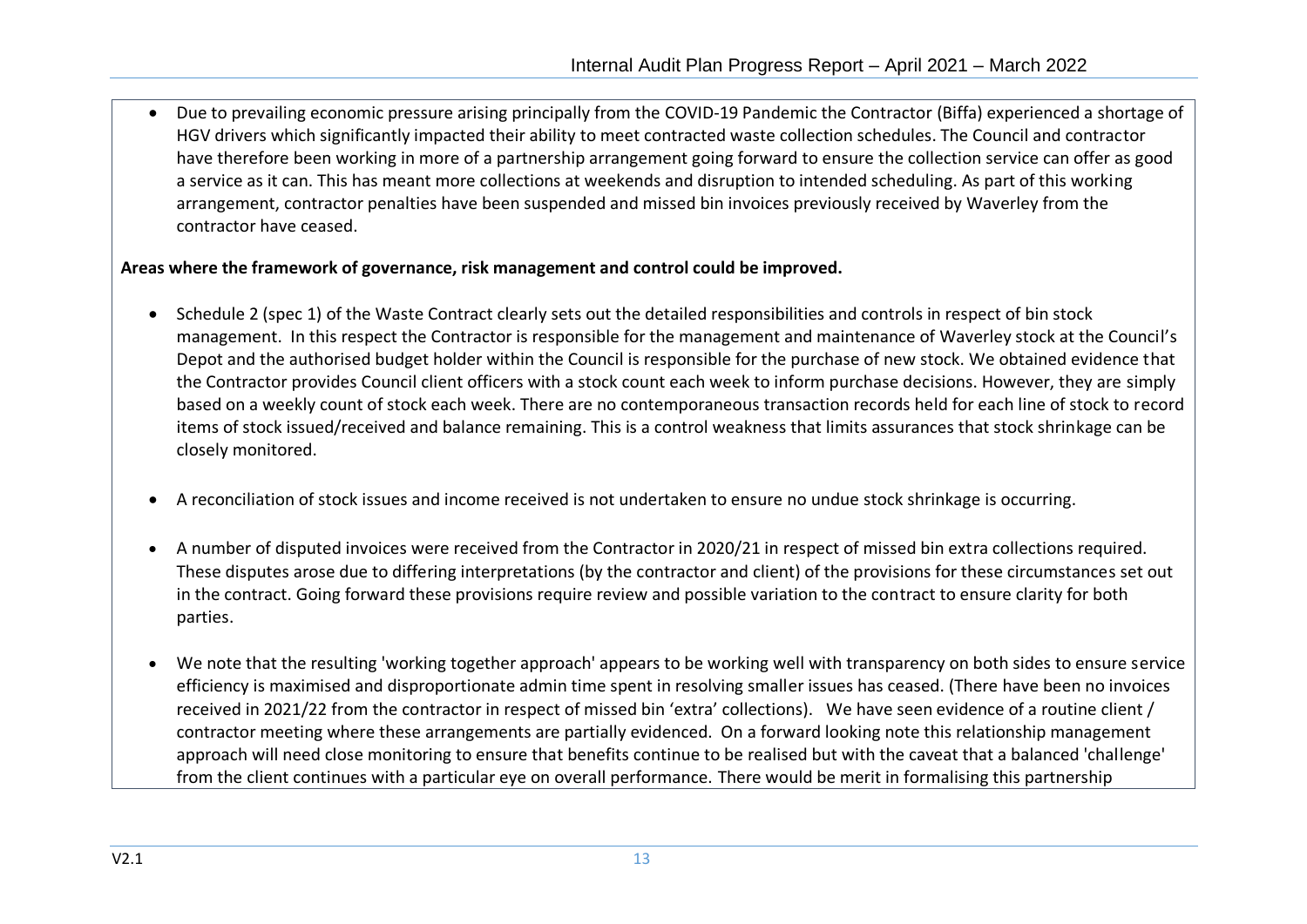approach in a written 'principles of partnership and relationship management' document which would galvanise current arrangements and provide guidance for any new contract managers.

**Management Response / Update:**

### **6. Planning & Resourcing**

The internal audit plan for 2021-22 was approved by the Audit Committee on 1st March 2021.

The audit plan remains fluid to provide a responsive service that reacts to the changing needs of the Council. Section 7 details the reviews that have been added/removed/deferred to the original plan approved by the Audit Committee March 2021. Progress against the plan is detailed below in Section 6. This plan will be delivered within the budget allocated as detailed in Section 8 of this report.

#### **7. Rolling Work Programme**

| <b>IT programme / Audit</b><br><b>Review</b>                                                                   | <b>Audit</b><br><b>Sponsor</b> | <b>Risk</b> | <b>Days</b> | Qtr.           | <b>Scoping</b> | <b>Audit</b><br><b>Outline</b><br><b>Issued</b> | <b>Fieldwork</b> | <b>Draft</b><br>$\sqrt{2}$ Report<br><b>Issued</b> | <b>Final</b><br><b>Report</b><br><b>Issued</b> | <b>Assurance</b><br><b>Opinion</b> | <b>Comment</b> |
|----------------------------------------------------------------------------------------------------------------|--------------------------------|-------------|-------------|----------------|----------------|-------------------------------------------------|------------------|----------------------------------------------------|------------------------------------------------|------------------------------------|----------------|
| <b>INFORMATION TECHNOLOGY</b>                                                                                  |                                |             |             |                |                |                                                 |                  |                                                    |                                                |                                    |                |
| <b>IT Risk Assessment</b><br>of our current<br>environment (remote<br>working and server<br>capacity etc.) (C) | <b>HOBT</b>                    | H           | 3           | Q <sub>1</sub> | $\checkmark$   | $\checkmark$                                    |                  |                                                    | $\checkmark$                                   | Advisory                           |                |
| <b>APPLICATIONS SYSTEMS IN SERVICE AREAS</b>                                                                   |                                |             |             |                |                |                                                 |                  |                                                    |                                                |                                    |                |
| <b>Horizon Planning</b><br>System (C)                                                                          | <b>HOP&amp;ED</b>              | H           | 10          | $Q3-4$         | ✓              | $\checkmark$                                    |                  |                                                    |                                                |                                    |                |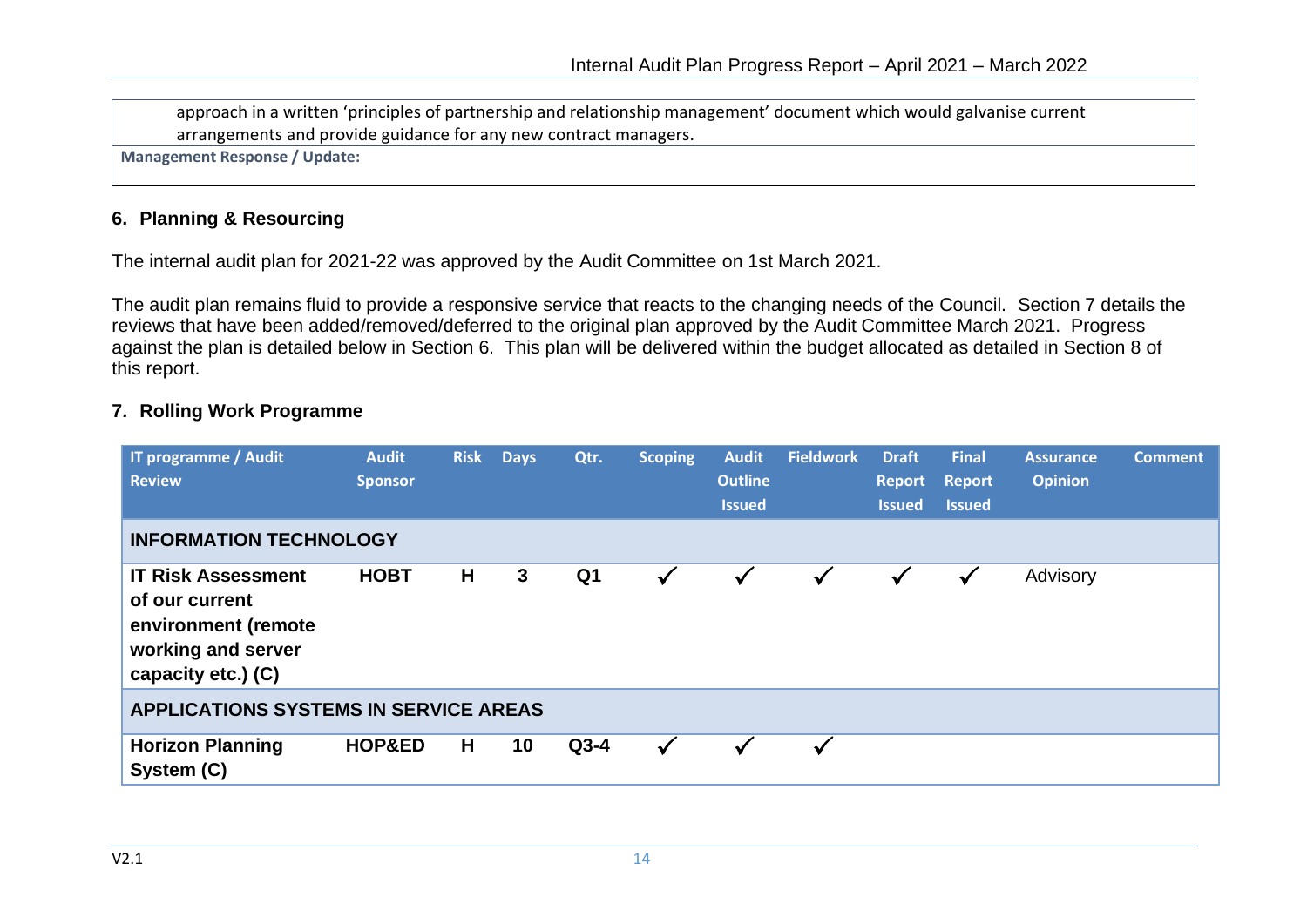| <b>IT programme / Audit</b><br><b>Review</b>                                           | <b>Audit</b><br><b>Sponsor</b> | <b>Risk</b> | <b>Days</b>             | Qtr.           | <b>Scoping</b> | <b>Audit</b><br><b>Outline</b><br><b>Issued</b> | <b>Fieldwork</b> | <b>Draft</b><br><b>Report</b><br><b>Issued</b> | <b>Final</b><br><b>Report</b><br><b>Issued</b> | <b>Assurance</b><br><b>Opinion</b> | <b>Comment</b>      |
|----------------------------------------------------------------------------------------|--------------------------------|-------------|-------------------------|----------------|----------------|-------------------------------------------------|------------------|------------------------------------------------|------------------------------------------------|------------------------------------|---------------------|
| Data Storage and<br>Back-up (C)                                                        | <b>ALL HOS</b>                 | H           | 10                      | $Q3-4$         | $\checkmark$   | $\checkmark$                                    | $\checkmark$     |                                                |                                                |                                    |                     |
| <b>KEY FINANCIAL SYSTEM</b>                                                            |                                |             |                         |                |                |                                                 |                  |                                                |                                                |                                    |                     |
| <b>Post Payment</b><br><b>Business Grant</b><br><b>Compliance (C/F</b><br>2020-21) (C) | HOF&P                          | H           | 15                      | Q <sub>1</sub> | $\checkmark$   | $\checkmark$                                    | $\checkmark$     |                                                | $\checkmark$                                   | Substantial                        |                     |
| <b>Treasury</b><br><b>Management (C)</b>                                               | HOF&P                          | H           | $\overline{\mathbf{7}}$ | Q <sub>1</sub> | $\checkmark$   |                                                 |                  |                                                | $\checkmark$                                   | Substantial                        |                     |
| <b>Council Tax</b><br><b>Reduction Scheme</b><br>(IAM)                                 | HOF&P                          | H           | $\mathbf{0}$            | $Q3-4$         |                |                                                 |                  |                                                |                                                |                                    | Defer to<br>2022-23 |
| <b>Debt Management</b><br>(C)                                                          | HOF&P                          | H           | 10                      | Q2             | $\checkmark$   |                                                 |                  |                                                |                                                | Reasonable                         |                     |
| <b>Collection of Fees</b><br>and Charges (C)                                           | <b>ALL HOS</b>                 | H           | $\overline{7}$          | $Q3-4$         | $\checkmark$   | $\checkmark$                                    | $\checkmark$     |                                                |                                                |                                    |                     |
| <b>Housing Rent</b><br>Recovery (C)                                                    | <b>HOHO</b>                    | H           | $\overline{7}$          | $Q2-4$         | $\checkmark$   | $\checkmark$                                    | $\checkmark$     | $\checkmark$                                   | $\checkmark$                                   | Reasonable                         |                     |
| <b>Payroll Transactions</b>                                                            | HOP & G                        | H           | 5                       | $Q3-4$         | $\checkmark$   | $\checkmark$                                    | $\checkmark$     |                                                |                                                |                                    |                     |
| <b>SERVICE AREAS</b>                                                                   |                                |             |                         |                |                |                                                 |                  |                                                |                                                |                                    |                     |
| <b>Property Terrier</b><br>(IMA)                                                       | <b>HOF &amp; P</b>             | H           | $\bf{0}$                | $Q3-4$         |                |                                                 |                  |                                                |                                                |                                    | Defer to<br>2022-23 |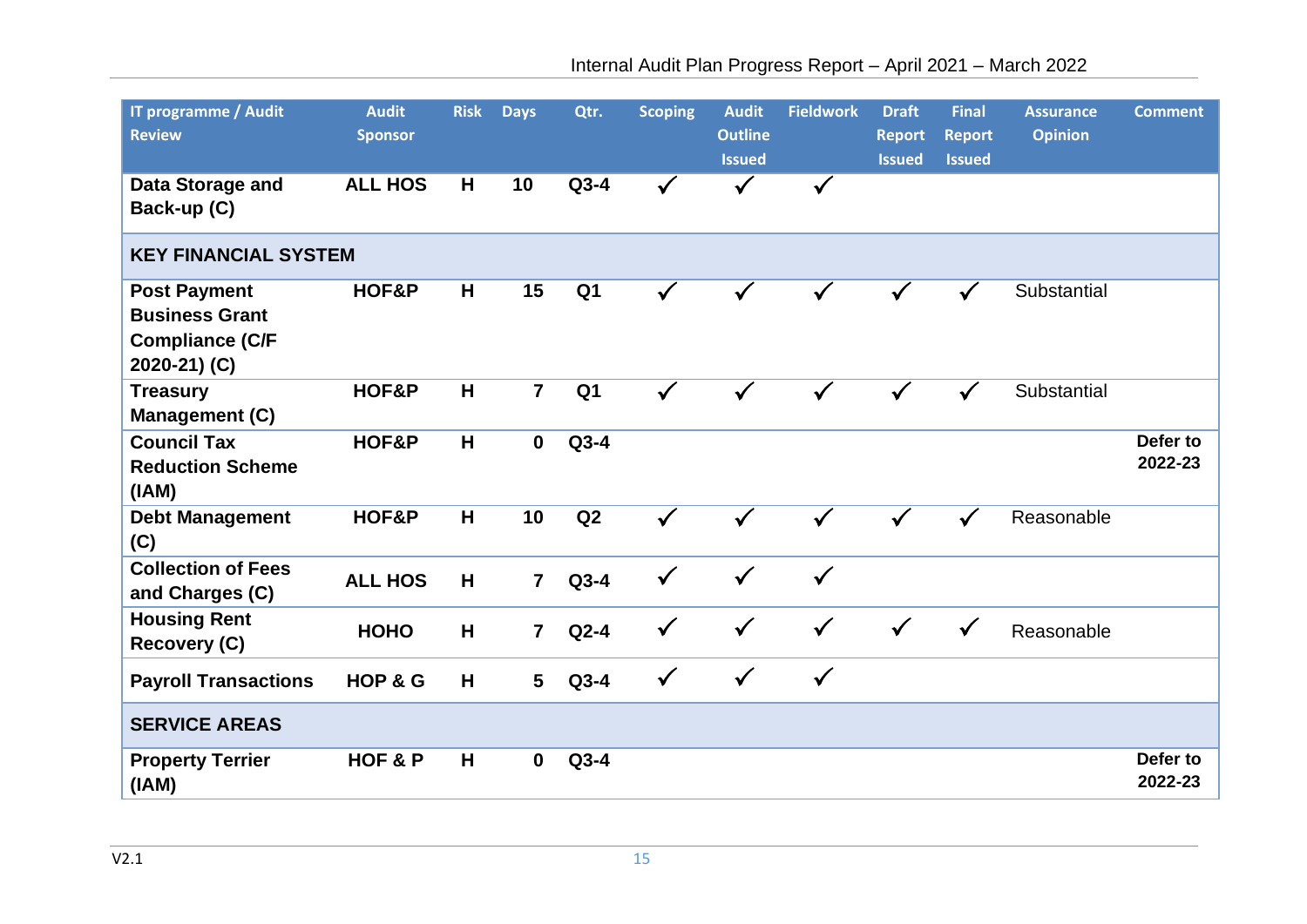| <b>IT programme / Audit</b><br><b>Review</b>                                                                               | <b>Audit</b><br><b>Sponsor</b> | <b>Risk</b> | <b>Days</b>  | Qtr.           | <b>Scoping</b> | <b>Audit</b><br><b>Outline</b><br><b>Issued</b> | <b>Fieldwork</b> | <b>Draft</b><br><b>Report</b><br><b>Issued</b> | <b>Final</b><br><b>Report</b><br><b>Issued</b> | <b>Assurance</b><br><b>Opinion</b> | <b>Comment</b>               |
|----------------------------------------------------------------------------------------------------------------------------|--------------------------------|-------------|--------------|----------------|----------------|-------------------------------------------------|------------------|------------------------------------------------|------------------------------------------------|------------------------------------|------------------------------|
| <b>Gas Servicing of</b><br>boilers in council<br>homes (IA)                                                                | <b>HOHO</b>                    | M           | 5            | Q2             |                |                                                 |                  |                                                | $\checkmark$                                   | Substantial                        |                              |
| <b>Repairs Recharges</b><br>for Void properties to<br>vacating Tenants<br>(C/F 2020-21) (C)                                | <b>HOHO</b>                    | M           | $\mathbf{1}$ | $Q3-4$         | $\checkmark$   | $\checkmark$                                    |                  |                                                |                                                |                                    | Defer to<br><b>July 2023</b> |
| <b>Responsive Repairs</b><br>(C)                                                                                           | <b>HOHO</b>                    | M           | 10           | Q <sub>1</sub> | $\checkmark$   |                                                 |                  |                                                |                                                | Reasonable                         |                              |
| <b>Planning Housing</b><br><b>Delivery Monitoring</b><br><b>Process (CF 2020-21)</b><br>(C)                                | HOP&ED                         | M           | 12           | $Q2-3$         |                | √                                               |                  |                                                |                                                |                                    |                              |
| <b>Sinking Funds Re</b><br><b>Leaseholders (IAM)</b>                                                                       | <b>HOHO</b>                    | M           | 25           | $Q2-3$         | $\checkmark$   |                                                 |                  |                                                |                                                | Advisory                           |                              |
| <b>Waste Management</b><br>(Bin stocks and<br><b>Stores controls and</b><br><b>Missed Bin</b><br>contractual terms)<br>(C) | HOE&RS                         | M           | 10           | Q <sub>3</sub> |                |                                                 |                  |                                                |                                                | Limited                            |                              |
| <b>Boiler Replacement</b><br>(IAM)                                                                                         | <b>HOHO</b>                    | H           | 15           | Q3             |                |                                                 |                  |                                                |                                                | Advisory                           |                              |
| <b>CORPORATE/CROSS</b><br><b>CUTTING</b>                                                                                   |                                |             |              |                |                |                                                 |                  |                                                |                                                |                                    |                              |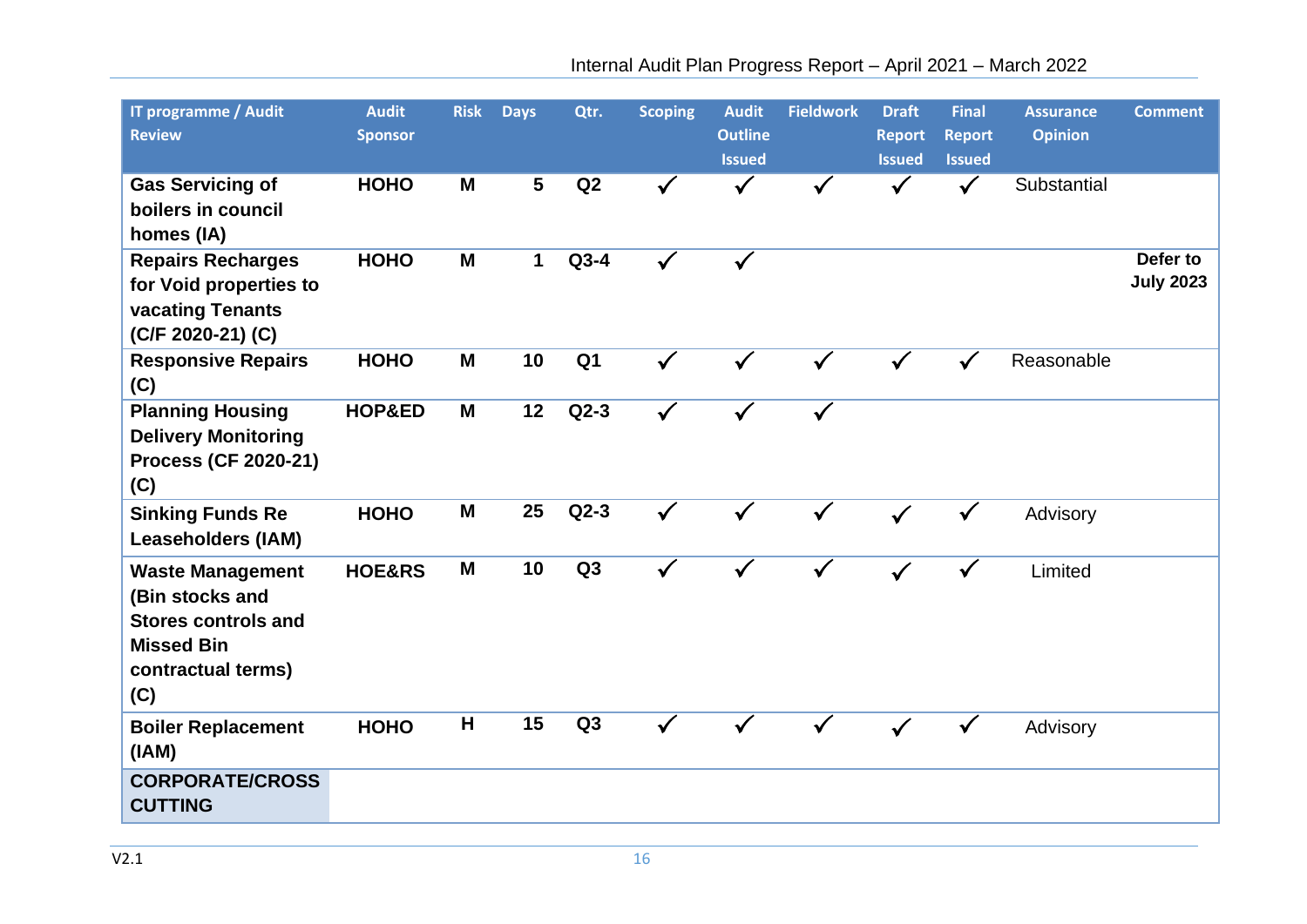| <b>IT programme / Audit</b><br><b>Review</b>                                           | <b>Audit</b><br><b>Sponsor</b> | <b>Risk</b> | <b>Days</b>    | Qtr.           | <b>Scoping</b> | <b>Audit</b><br><b>Outline</b><br><b>Issued</b> | <b>Fieldwork</b> | <b>Draft</b><br><b>Report</b><br><b>Issued</b> | <b>Final</b><br><b>Report</b><br><b>Issued</b> | <b>Assurance</b><br><b>Opinion</b> | <b>Comment</b> |
|----------------------------------------------------------------------------------------|--------------------------------|-------------|----------------|----------------|----------------|-------------------------------------------------|------------------|------------------------------------------------|------------------------------------------------|------------------------------------|----------------|
| Health & Safety (C)                                                                    | <b>HOS ALL</b>                 | M           | $\overline{7}$ | Q <sub>4</sub> | $\checkmark$   | $\checkmark$                                    | $\checkmark$     |                                                |                                                |                                    |                |
| <b>Corporate Criminal</b><br>Offence (C)                                               | <b>HOS ALL</b>                 | H           | $\overline{7}$ | $Q3-4$         | $\checkmark$   | ✓                                               | ✓                |                                                |                                                |                                    |                |
| <b>Lone Working Policy</b><br>(C)                                                      | <b>HOS ALL</b>                 | H           | $\overline{7}$ | Q <sub>1</sub> | $\checkmark$   | $\checkmark$                                    | $\checkmark$     |                                                | $\checkmark$                                   | Limited                            |                |
| <b>Climate Change</b><br>(Strategic plan,<br>Policy etc.) (C)                          | <b>HOS ALL</b>                 | H           | $5\phantom{a}$ | $Q3-4$         | $\checkmark$   | $\checkmark$                                    | $\checkmark$     | $\checkmark$                                   | $\checkmark$                                   | Substantial                        |                |
| <b>Freedom of</b><br>information (IAM)                                                 | <b>HOGP</b>                    | H           | 20             | Q <sub>4</sub> | $\checkmark$   | $\checkmark$                                    | $\checkmark$     |                                                |                                                | Advisory                           |                |
| <b>Payroll (incident)</b><br>(IAM)                                                     | <b>HOGP</b>                    | H           | 17             | $Q2-3$         | $\checkmark$   | $\checkmark$                                    | $\checkmark$     | $\checkmark$                                   | $\checkmark$                                   | Advisory                           |                |
| <b>No of Audit Plan</b><br>days allocated                                              |                                |             | 215            |                |                |                                                 |                  |                                                |                                                |                                    |                |
| Days currently<br>allocated to Southern<br><b>Internal Audit</b><br><b>Partnership</b> |                                |             | 133            |                |                |                                                 |                  |                                                |                                                |                                    |                |
| <b>Audit Plan Days</b><br>currently completed<br>by Internal Audit<br><b>Manager</b>   |                                |             | 82             |                |                |                                                 |                  |                                                |                                                |                                    |                |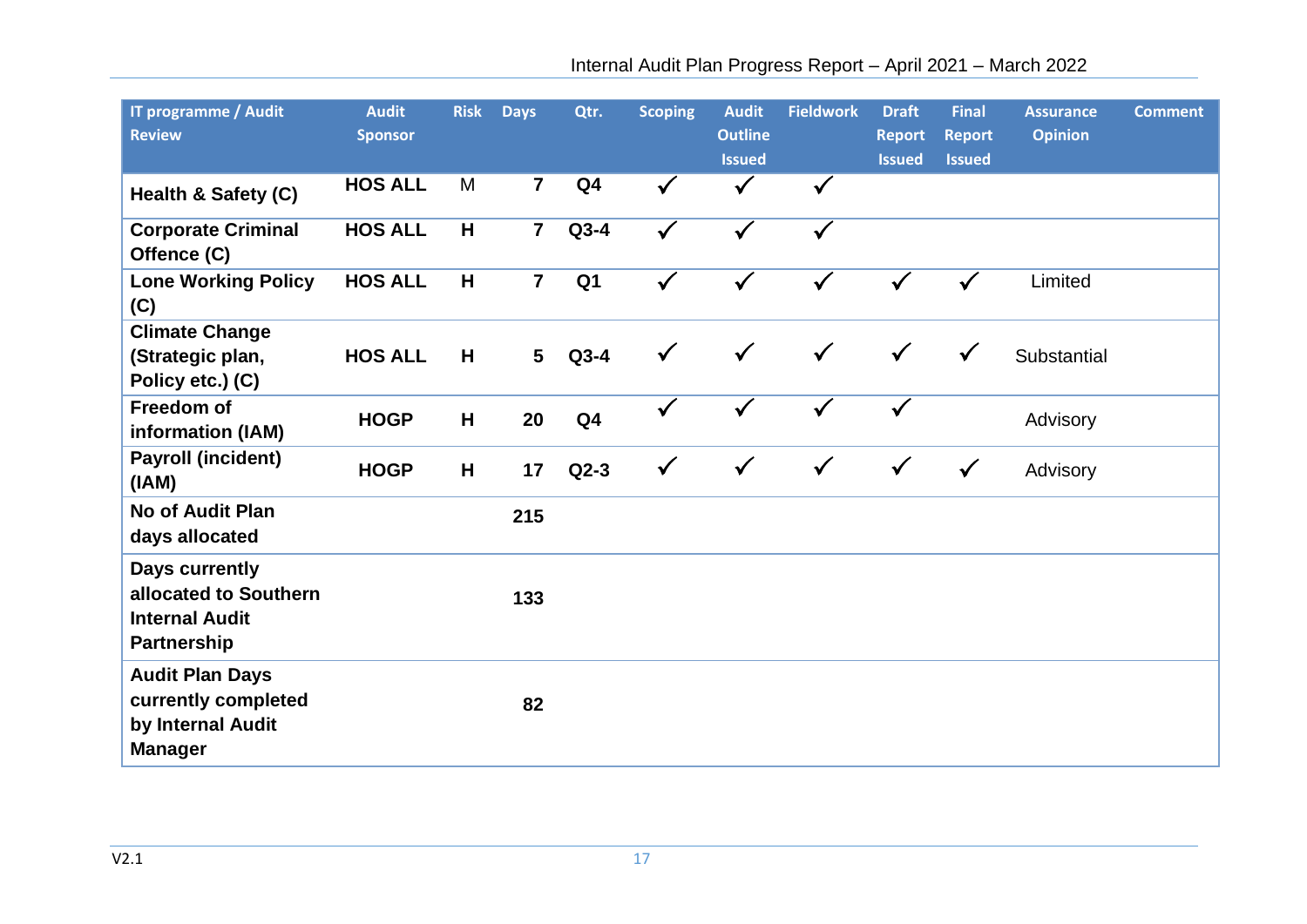# **8. Adjustments to the Internal Audit Plan**

| Audit reviews Proposed to be deferred to 2022-23 from the 2021-22 Audit plan |         |                      |  |  |  |  |  |
|------------------------------------------------------------------------------|---------|----------------------|--|--|--|--|--|
| <b>Council Tax Reduction Scheme</b>                                          | 12 Days |                      |  |  |  |  |  |
| <b>Repairs Recharges for Void properties to vacating</b><br><b>Tenants</b>   | 9 Days  |                      |  |  |  |  |  |
| <b>Property Terrier</b>                                                      | 10 Days |                      |  |  |  |  |  |
|                                                                              |         | <b>Total 31 Days</b> |  |  |  |  |  |

| Audit reviews added to the 2021-22 Audit plan |                      |
|-----------------------------------------------|----------------------|
| <b>Boiler Replacements (IAM)</b>              | 15 Days              |
| <b>Sinking Funds (IAM)</b>                    | 25 Days              |
| <b>Payroll Transactional Testing (C)</b>      | 5 Days               |
| <b>Payroll Incident (IAM)</b>                 | 17 Days              |
| <b>Freedom of Information (IAM)</b>           | 20 Days              |
|                                               | <b>Total 82 Days</b> |